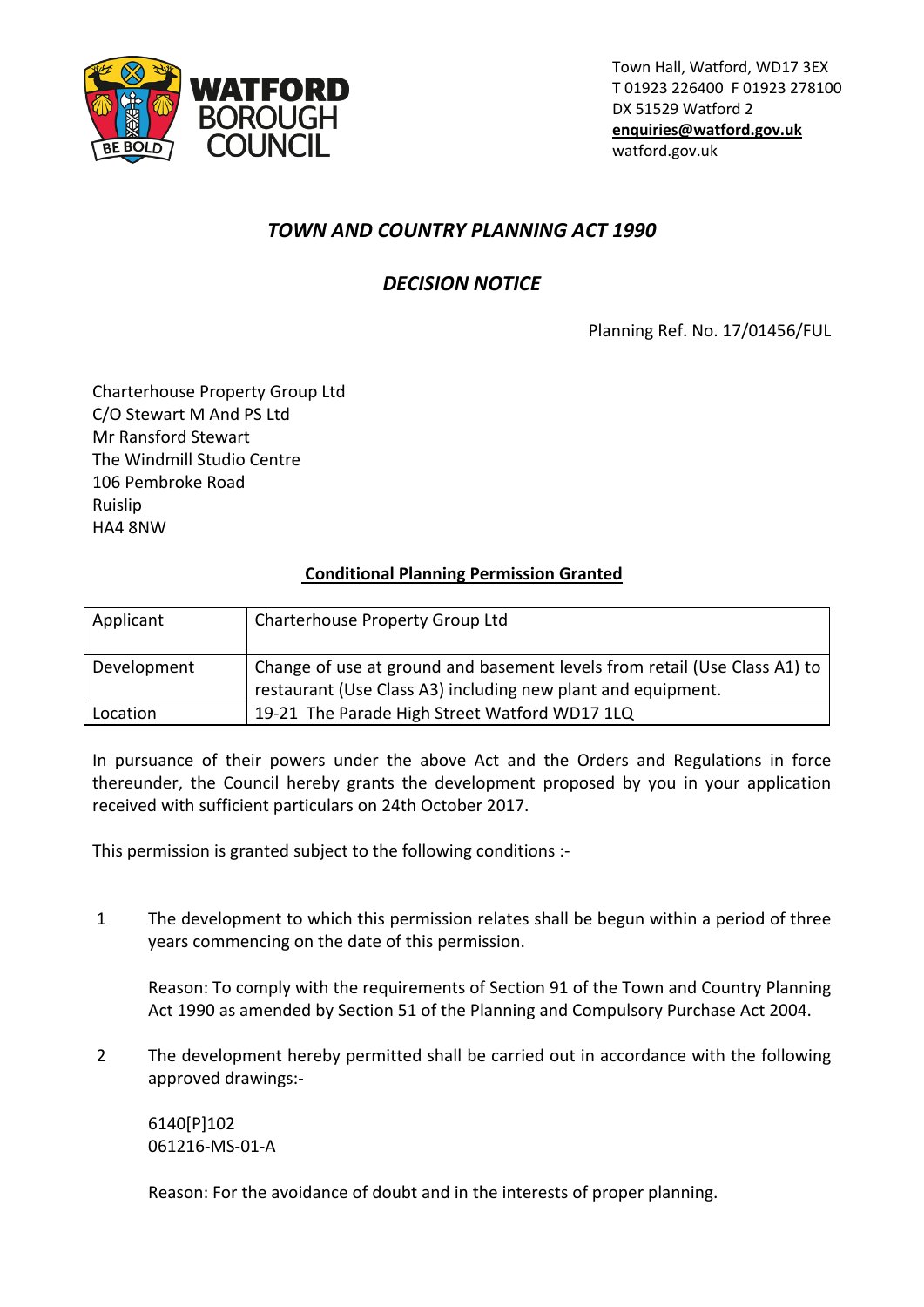3 No occupation of the restaurant unit shall take place until noise mitigation measures have been carried out to the ground floor ceiling. These measures shall be as set out in the letter dated 21st December 2016 'Turtle Bay, 19-21 The Parade, Watford - Internal Noise Transfer' by RBA Acoustics unless alternative measures are approved in writing by the Local Planning Authority. The restaurant unit shall not be occupied until photographic and written evidence has been submitted to and approved in writing by the Local Planning Authority to confirm that the measures have been installed in full in accordance with the approved specification and the manufacturer's instructions. These measures shall be retained at all times.

Reason: To ensure acceptable internal noise levels are achieved for the first floor flats above the restaurant unit.

4 No occupation of the restaurant unit shall take place until details of the acoustic enclosure for the external ground level mounted condensing units, as shown in principle on the approved drawings, have been submitted to and approved in writing by the Local Planning Authority. The restaurant unit shall not be occupied until the approved acoustic enclosures have been installed. The approved acoustic enclosures shall be retained at all times.

Reason: To ensure acceptable internal noise levels are achieved for the first floor flats above the restaurant unit.

5 No occupation of the restaurant unit shall take place until details of the acoustic attenuation measures for the ground level, wall mounted ventilation inlet and the toilet extract outlet, as shown in principle on the approved drawings, have been submitted to and approved in writing by the Local Planning Authority. The restaurant unit shall not be occupied until the approved acoustic enclosures have been installed. The approved acoustic enclosures shall be retained at all times.

Reason: To ensure acceptable internal noise levels are achieved for the first floor flats above the restaurant unit.

6 No occupation of the restaurant unit shall take place until details of the proposed fume extraction system, as shown in principle on the approved drawings, have been submitted to and approved in writing by the Local Planning Authority. These details shall include measures to mitigate noise and odours from the extraction system impacting on the first floor flats. The restaurant unit shall not be occupied until the approved extraction system been installed. The approved extraction system shall be retained at all times.

Reason: To ensure acceptable internal noise levels are achieved for the first floor flats above the restaurant unit.

7 No amplified music shall be played within the restaurant unit unless a sound limiting device (located in a separate and remote lockable cabinet from the volume control) has been fitted to any musical amplification system and set at a level that does not exceed LMax levels of 84dBA/ 90dBc one metre from any attached speaker.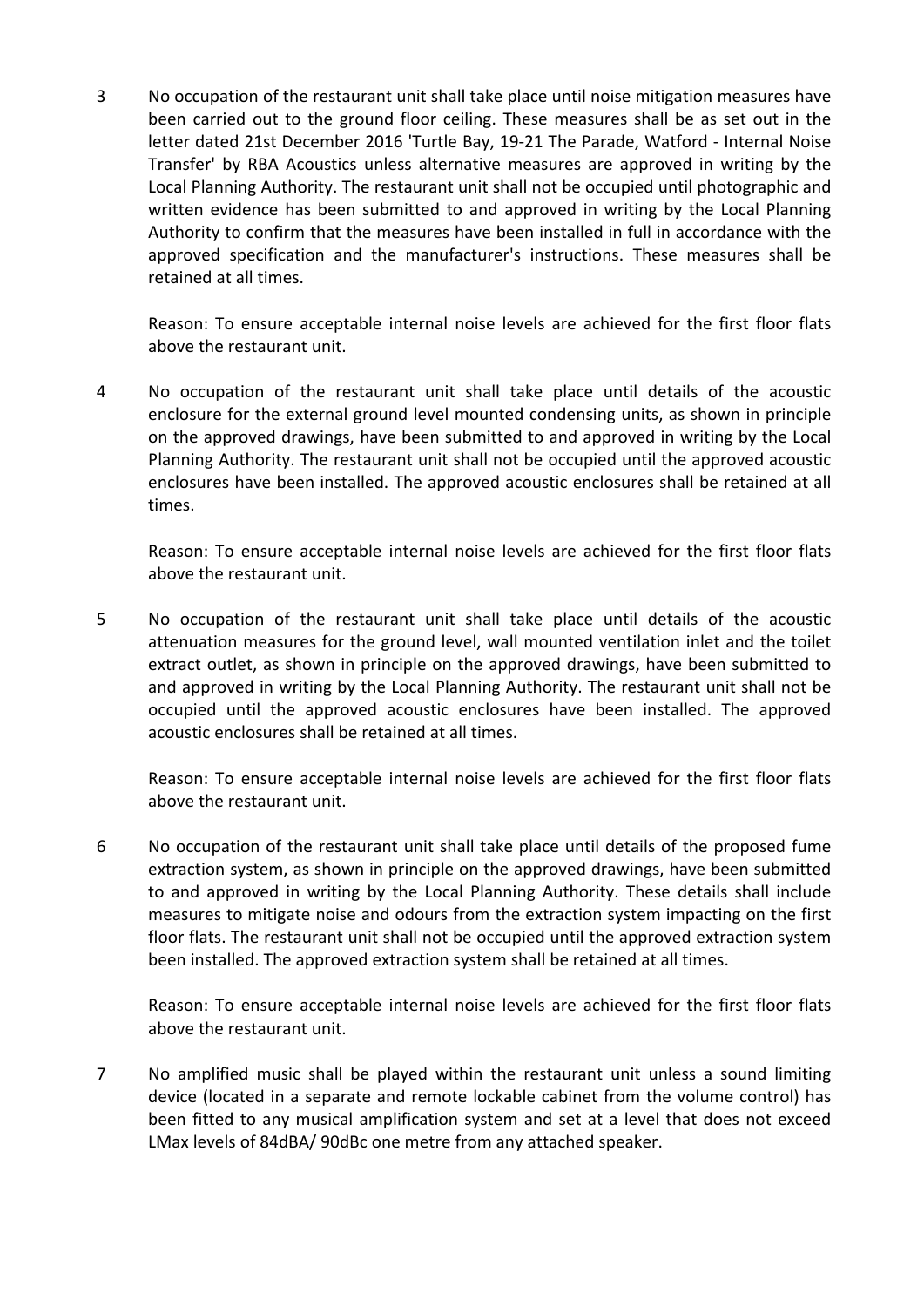Reason: To ensure acceptable internal noise levels are achieved for the first floor flats above the restaurant unit.

#### INFORMATIVES :-

1 You are advised of the need to comply with the provisions of The Control of Pollution Act 1974, The Health & Safety at Work Act 1974, The Clean Air Act 1993 and The Environmental Protection Act 1990.

In order to minimise impact of noise, any works associated with the development which are audible at the site boundary should be restricted to the following hours:

 Monday to Friday 8am to 6pm Saturdays 8am to 1pm Noisy work is prohibited on Sundays and bank holidays

Instructions should be given to ensure that vehicles and plant entering and leaving the site comply with the stated hours of work.

Further details for both the applicant and those potentially affected by construction noise can be found on the Council's website at:

https://www.watford.gov.uk/info/20010/your\_environment/188/neighbour\_complaints\_ %E2%80%93\_construction\_noise.

2 In dealing with this application, Watford Borough Council has considered the proposal in a positive and proactive manner having regard to the policies of the development plan as well as paragraphs 186 and 187 of the National Planning Policy Framework and other material considerations, and in accordance with the Town and Country Planning (Development Management Procedure) (England) Order 2010, as amended.

 $A + 7$ 

Signed\_\_\_\_\_\_\_\_\_\_\_\_\_\_\_\_\_\_\_\_\_\_ 19th December 2017

Adrien Waite Development Management Section Head